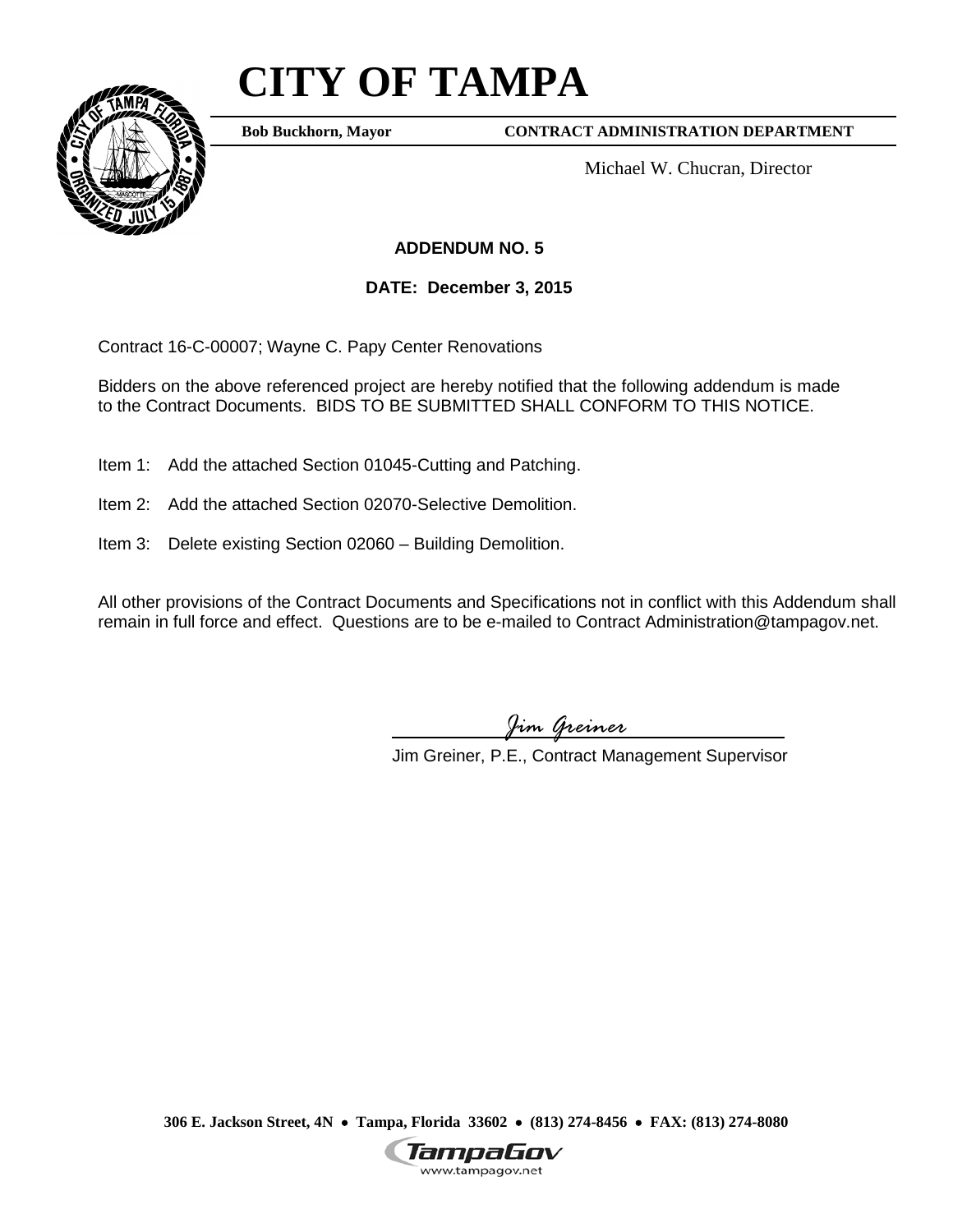## SECTION 01045 - CUTTING AND PATCHING

## PART 1 - GENERAL

## RELATED DOCUMENTS

Drawings and general provisions of Contract, including General and Supplementary Conditions and other Division-1 Specification Sections, apply to this Section.

## **SUMMARY**

This Section specifies administrative and procedural requirements for cutting and patching.

Refer to other Sections for specific requirements and limitations applicable to cutting and patching individual parts of the Work.

Demolition of selected portions of the courts for alterations is included in Section "Selective Demolition."

## QUALITY ASSURANCE

Requirements for Structural Work: Do not cut and patch structural elements in a manner that would reduce their loadcarrying capacity or load-deflection ratio.

Obtain approval of cutting and patching before cutting: Foundation construction. Bearing and retaining walls. Structural concrete. Structural steel. Lintels. Structural decking. Miscellaneous structural metals. Equipment supports. Piping, ductwork, vessels and equipment.

Operational and Safety Limitations: Do not cut and patch operating elements or safety related components in a manner that would result in reducing their capacity to perform as intended, or result in increased maintenance, or decreased operational life or safety.

Visual Requirements: Do not cut and patch construction exposed on the exterior or in occupied spaces, in a manner that would, in the Architect's opinion, reduce the building's aesthetic qualities, or result in visual evidence of cutting and patching. Remove and replace Work cut and patched in a visually unsatisfactory manner.

## PART 2 - PRODUCTS

## MATERIALS

Use materials that are identical to existing materials. If identical materials are not available or cannot be used where exposed surfaces are involved, use materials that match existing adjacent surfaces to the fullest extent possible with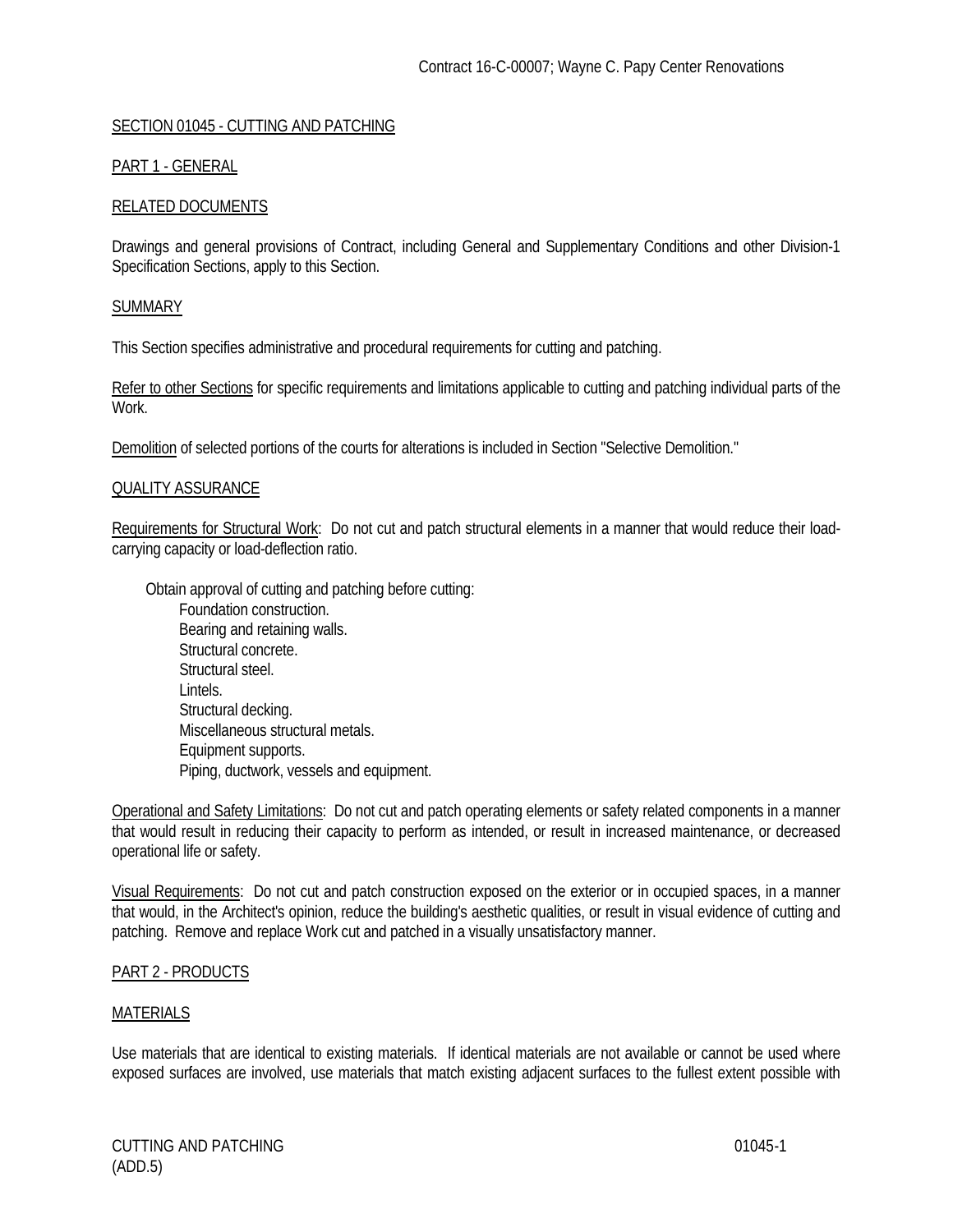regard to visual effect. Use materials whose installed performance will equal or surpass that of existing materials.

## PART 3 - EXECUTION

#### INSPECTION

Before cutting existing surfaces, examine surfaces to be cut and patched and conditions under which cutting and patching is to be performed. Take corrective action before proceeding, if unsafe or unsatisfactory conditions are encountered.

#### PREPARATION

Temporary Support: Provide temporary support of Work to be cut.

Protection: Protect existing construction during cutting and patching to prevent damage. Provide protection from adverse weather conditions for portions of the Project that might be exposed during cutting and patching operations.

Avoid interference with use of adjoining areas or interruption of free passage to adjoining areas.

Take all precautions necessary to avoid cutting existing pipe, conduit or ductwork serving the building, but scheduled to be removed or relocated until provisions have been made to bypass them.

#### **PERFORMANCE**

General: Employ skilled workmen to perform cutting and patching. Proceed with cutting and patching at the earliest feasible time and complete without delay.

Cut existing construction to provide for installation of other components or performance of other construction activities and the subsequent fitting and patching required to restore surfaces to their original condition.

Cutting: Cut existing construction using methods least likely to damage elements to be retained or adjoining construction. Where possible review proposed procedures with the original installer; comply with the original installer's recommendations.

In general, where cutting is required use hand or small power tools designed for sawing or grinding, not hammering and chopping. Cut holes and slots neatly to size required with minimum disturbance of adjacent surfaces. Temporarily cover openings when not in use.

To avoid marring existing finished surfaces, cut or drill from the exposed or finished side into concealed surfaces.

Cut through concrete and masonry using a cutting machine such as a carborundum saw or diamond core drill.

Comply with requirements of applicable Sections of Division-2 where cutting and patching requires excavating and backfilling.

By-pass utility services such as pipe or conduit, before cutting, where services are shown or required to be removed, relocated or abandoned. Cut-off pipe or conduit in walls or partitions to be removed. Cap, valve or plug and seal the remaining portion of pipe or conduit to prevent entrance of moisture or other foreign matter after by-passing and cutting.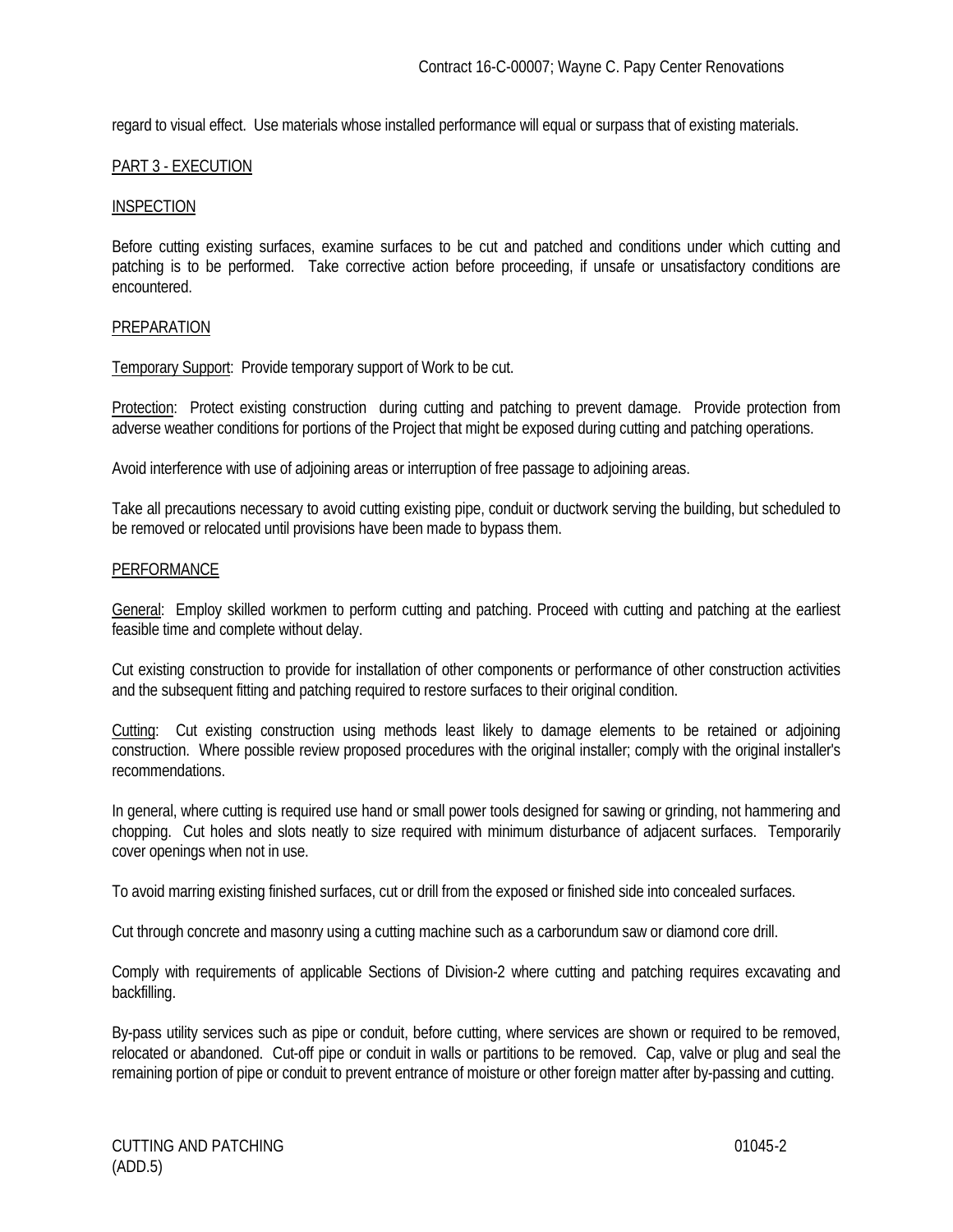Patching: Patch with durable seams that are as invisible as possible. Comply with specified tolerances.

Where feasible, inspect and test patched areas to demonstrate integrity of the installation.

Restore exposed finishes of patched areas and extend finish restoration into retained adjoining construction in a manner that will eliminate evidence of patching and refinishing.

Where removal of walls or partitions extends one finished area into another, patch and repair floor and wall surfaces in the new space to provide an even surface of uniform color and appearance. Remove existing floor and wall coverings and replace with new materials, if necessary to achieve uniform color and appearance.

Where patching occurs in a smooth painted surface, extend final paint coat over entire unbroken surface containing the patch, after the patched area has received primer and second coat.

## **CLEANING**

Thoroughly clean areas and spaces where cutting and patching is performed or used as access. Remove completely paint, mortar, oils, putty and items of similar nature. Thoroughly clean piping, conduit and similar features before painting or other finishing is applied. Restore damaged pipe covering to its original condition.

END OF SECTION 01045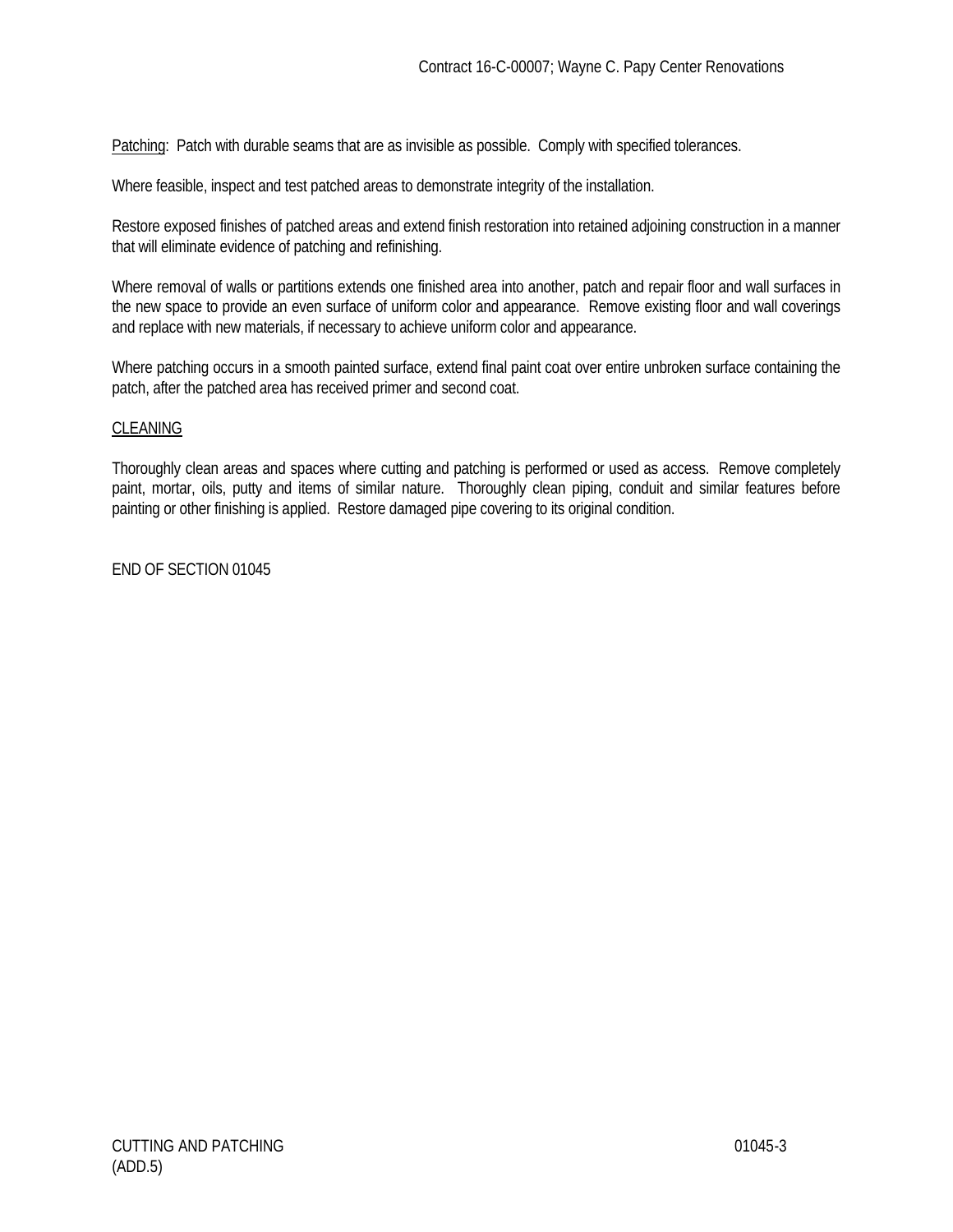## SECTION 02070 - SELECTIVE DEMOLITION

## PART 1 - GENERAL:

### RELATED DOCUMENTS:

Drawings and general provisions of Contract, including General and Supplementary Conditions and Division-1 Specification sections, apply to work of this section.

### DESCRIPTION OF WORK:

Extent of selective demolition work is indicated on drawings.

Types of Selective Demolition Work: Demolition requires the selective removal and subsequent offsite disposal of the following:

Portions of building structure and site improvements indicated on drawings and as required to accommodate new construction.

Removal and protection of existing fixtures and equipment items indicated "salvage".

#### JOB CONDITIONS:

Occupancy: Owner will be continuously occupying areas of the building immediately adjacent to areas of selective demolition. Conduct selective demolition work in manner that will minimize need for disruption of Owner's normal operations. Provide minimum of 72 hours advance notice to Owner of demolition activities which will severely impact Owner's normal operations.

Condition of Structures: Owner assumes no responsibility for actual condition of items or structures to be demolished.

Conditions existing at time of commencement of contract will be maintained by Owner insofar as practicable. However, variations within structure may occur by Owner's removal and salvage operations prior to start of selective demolition work.

Partial Demolition and Removal: Items indicated to be removed but of salvable value to Contractor may be removed from structure as work progresses. Transport salvaged items from site as they are removed.

Storage or sale of removed items on site will not be permitted.

Protections: Provide temporary barricades and other forms of protection as required to protect Owner's personnel and general public from injury due to selective demolition work.

Provide protective measures as required to provide free and safe passage of Owner's personnel and general public to and from occupied portions of building.

Protect from damage existing finish work that is to remain in place and becomes exposed during demolition operations.

Protect floors with suitable coverings when necessary.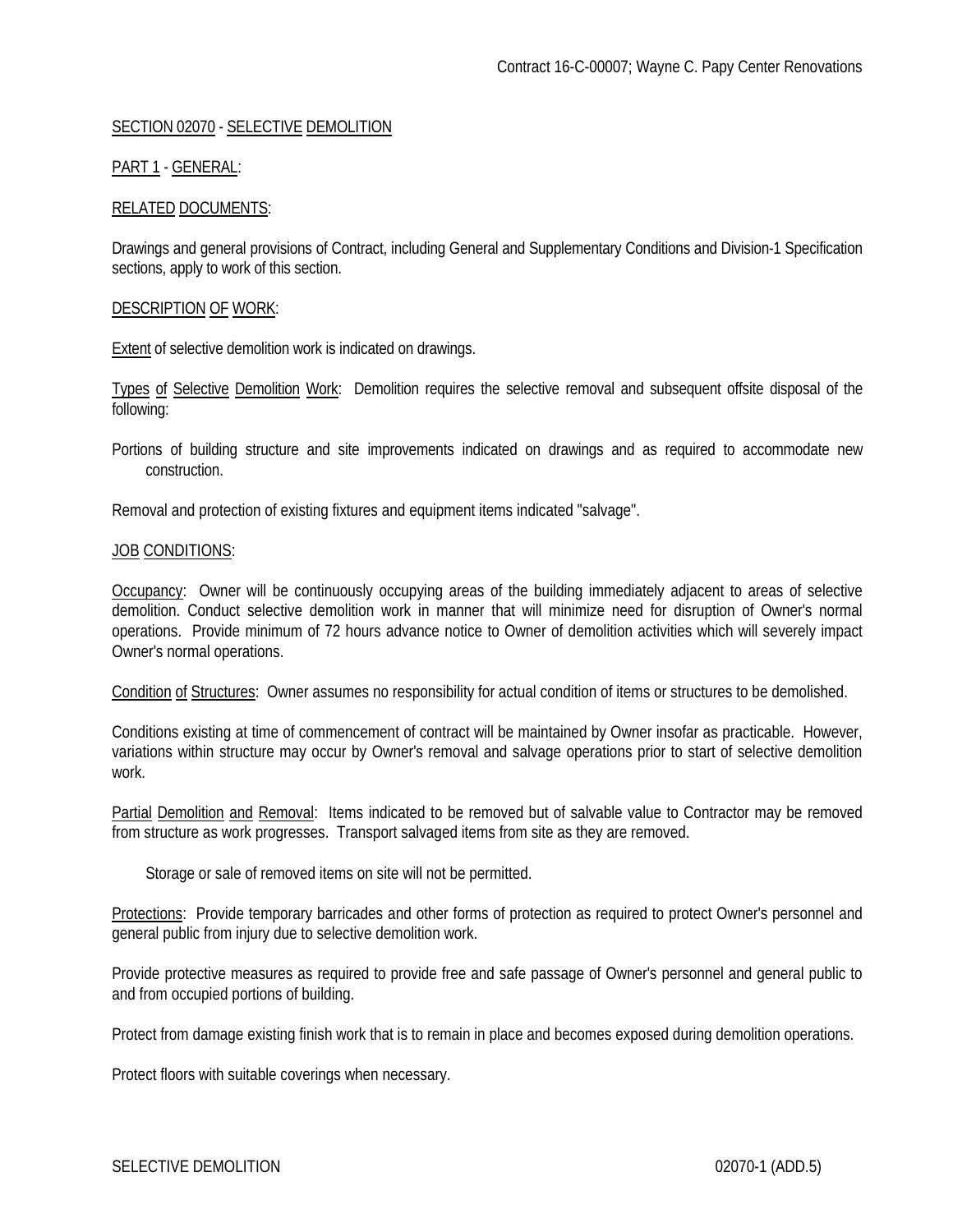Provide temporary weather protection during interval between demolition and removal of existing construction on exterior surfaces, and installation of new construction to insure that no water leakage or damage occurs to structure or interior areas of existing building.

Remove protections at completion of work.

Damages: Promptly repair damages caused to adjacent facilities by demolition work at no cost to Owner.

Traffic: Conduct selective demolition operations and debris removal in a manner to ensure minimum interference with roads, streets, walks, and other adjacent occupied or used facilities.

Do not close, block or otherwise obstruct streets, walks or other occupied or used facilities without written permission from authorities having jurisdiction. Provide alternate routes around closed or obstructed traffic ways if required by governing regulations.

Explosives: Use of explosives will not be permitted.

Utility Services: Maintain existing utilities indicated to remain, keep in service, and protect against damage during demolition operations.

Do not interrupt existing utilities serving occupied or used facilities, except when authorized in writing by authorities having jurisdiction. Provide temporary services during interruptions to existing utilities, as acceptable to governing authorities.

Environmental Controls: Use water sprinkling, temporary enclosures, and other suitable methods to limit dust and dirt rising and scattering in air to lowest practical level. Comply with governing regulations pertaining to environmental protection.

Do not use water when it may create hazardous or objectionable conditions such as ice, flooding, and pollution.

PART 2 - PRODUCTS (Not Applicable).

## PART 3 - EXECUTION

#### INSPECTION:

Prior to commencement of selective demolition work, inspect areas in which work will be performed. Photograph existing conditions to structure surfaces, equipment or to surrounding properties which could be misconstrued as damage resulting from selective demolition work; file with Owner's Representative prior to starting work.

#### PREPARATION:

Provide interior and exterior shoring, bracing, or support to prevent movement, settlement or collapse of structures to be demolished and adjacent facilities to remain.

Cease operations and notify the Owner's Representative immediately if safety of structure appears to be endangered. Take precautions to support structure until determination is made for continuing operations.

#### DEMOLITION:

Perform selective demolition work in a systematic manner. Use such methods as required to complete work indicated on Drawings in accordance with demolition schedule and governing regulations.

#### SELECTIVE DEMOLITION 6-1000 02070-2 (ADD.5)